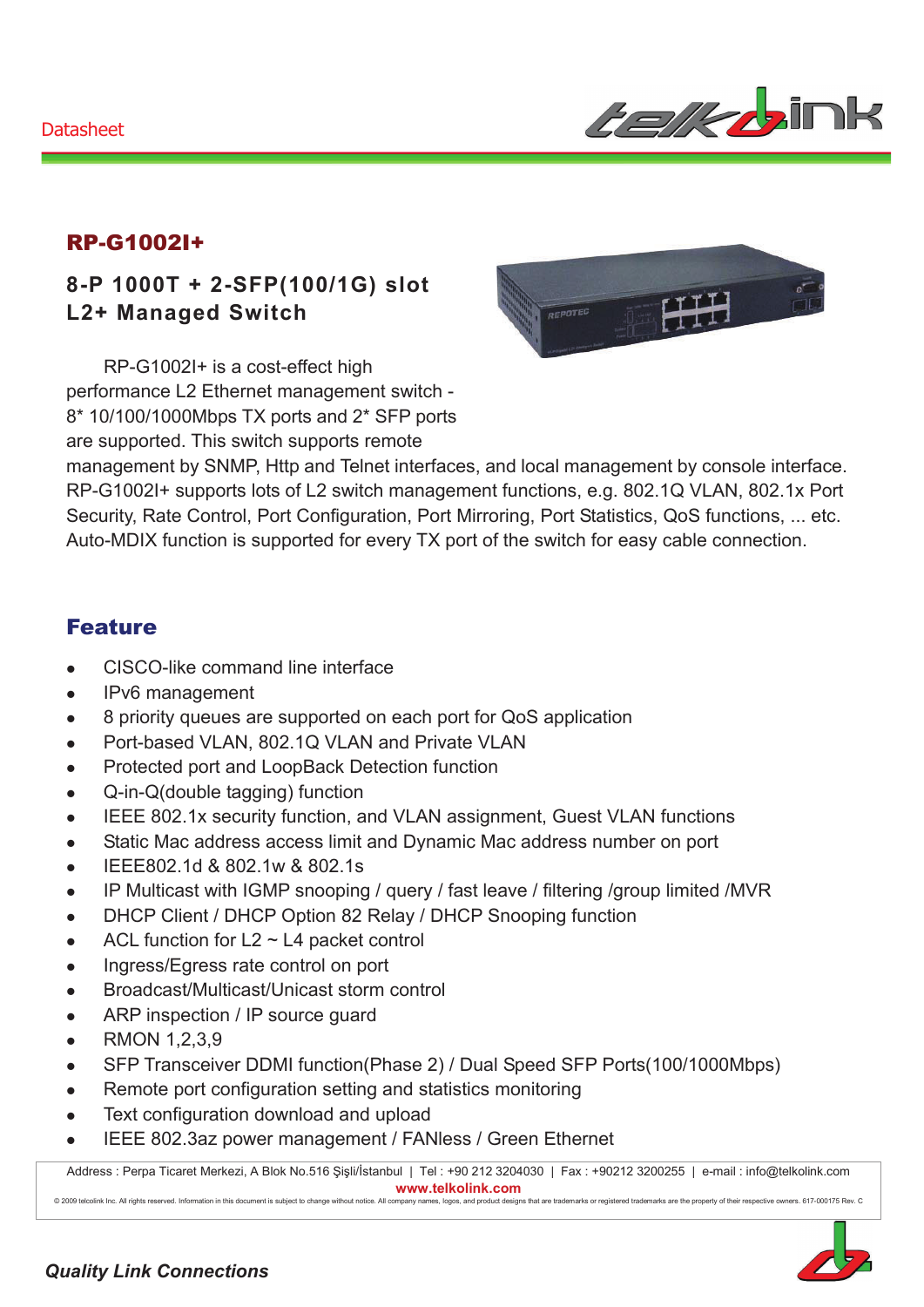# Specification

| <b>Standards</b>            | IEEE802.3(10BaseT Ethernet), IEEE802.3u(100Base Fast<br>$\bullet$        |
|-----------------------------|--------------------------------------------------------------------------|
|                             | Ethernet),                                                               |
|                             | IEEE802.3ab(1000BaseT), IEEE802.3z(1000Base), IEEE802.3x<br>$\bullet$    |
|                             | IEEE802.1D, IEEE802.1w, IEEE802.1P, IEEE802.1Q, IEEE802.1x<br>$\bullet$  |
|                             | IEEE802.3ad, EEE802.1ad<br>$\bullet$                                     |
|                             | IEEE802.3az Energy Efficient Ethernet<br>$\bullet$                       |
| Interface                   | 8* RJ45 ports, with 10/100/1000Mbps, Full/Half duplex<br>$\bullet$       |
|                             | auto-negotiation and Auto-MDIX and Force MDI/MDIX function               |
|                             | 2* 100/1G SFP Slot, Port 9 and Port 10<br>$\bullet$                      |
| <b>Console Port</b>         | DB9 console port<br>$\bullet$                                            |
| <b>CPU</b>                  | 416MHz MIPS 24KEc CPU as the main processor which<br>$\bullet$           |
|                             | integrated on switch controller                                          |
| <b>Memory</b>               | Flash: SPI 16MB / RAM: DDRII 128MB<br>$\bullet$                          |
| <b>Packet Buffer</b>        | 512K Bytes<br>$\bullet$                                                  |
| <b>Mac Table Size</b>       | 8K<br>$\bullet$                                                          |
| <b>Max Packet Size</b>      | 9600 Bytes<br>$\bullet$                                                  |
| <b>Switching capability</b> | 14880pps at 10Mbps<br>$\bullet$                                          |
|                             | 148810pps at 100Mbps<br>$\bullet$                                        |
|                             | 1488095pps at 1Gbps with 64 bytes packets<br>$\bullet$                   |
| <b>Switch capacity</b>      | 20Gbps<br>$\bullet$                                                      |
| <b>Forwarding Rate</b>      | 14.8Mpps<br>$\bullet$                                                    |
| <b>Port Control</b>         | Port speed, duplex mode, and flow control<br>$\bullet$                   |
|                             | Port frame size (jumbo frames), Maximum ingress frame size<br>$\bullet$  |
|                             | (9600 bytes)                                                             |
|                             | Port state (administrative status)<br>$\bullet$                          |
|                             | Port status (link monitoring)<br>$\bullet$                               |
|                             | Port statistics (MIB counters)<br>$\bullet$                              |
|                             | Port VeriPHY (cable diagnostics)<br>$\bullet$                            |
|                             | <b>Power Control</b><br>$\bullet$                                        |
| <b>L2 Switching</b>         | Auto MAC address learning/aging and MAC addresses (static)               |
|                             | IEEE 802.1Q static VLAN, Private VLAN, Port isolation, Port<br>$\bullet$ |
|                             | <b>Based VLAN</b>                                                        |
|                             | IEEE 802.1ad Provider Bridge<br>$\bullet$                                |
|                             | IEEE 802.1D STP/802.1w RSTP/802.1s MSTP<br>$\bullet$                     |
|                             | IEEE 802.3ad Link Aggregation, static and LACP<br>$\bullet$              |
|                             | BPDU guard and restricted role, BPDU transparency<br>$\bullet$           |
|                             | DHCP client, DHCP snooping, DHCP option 82 relay<br>$\bullet$            |
|                             | <b>ARP</b> inspection<br>$\bullet$                                       |
|                             | Port mirroring<br>$\bullet$                                              |
|                             | IP MAC binding<br>$\bullet$                                              |
| <b>Layer 2 Multicast</b>    | IGMPv2, v3 snooping, (1024 groups)<br>$\bullet$                          |
|                             | IGMP throttling, filtering, and leave proxy<br>$\bullet$<br><b>MVR</b>   |
| QoS                         | $\bullet$<br>8 Priority Queues per Port<br>$\bullet$                     |
|                             | Port Based priority<br>$\bullet$                                         |
|                             | Scheduler priority<br>$\bullet$                                          |
|                             | <b>QoS Control List</b><br>$\bullet$                                     |
|                             |                                                                          |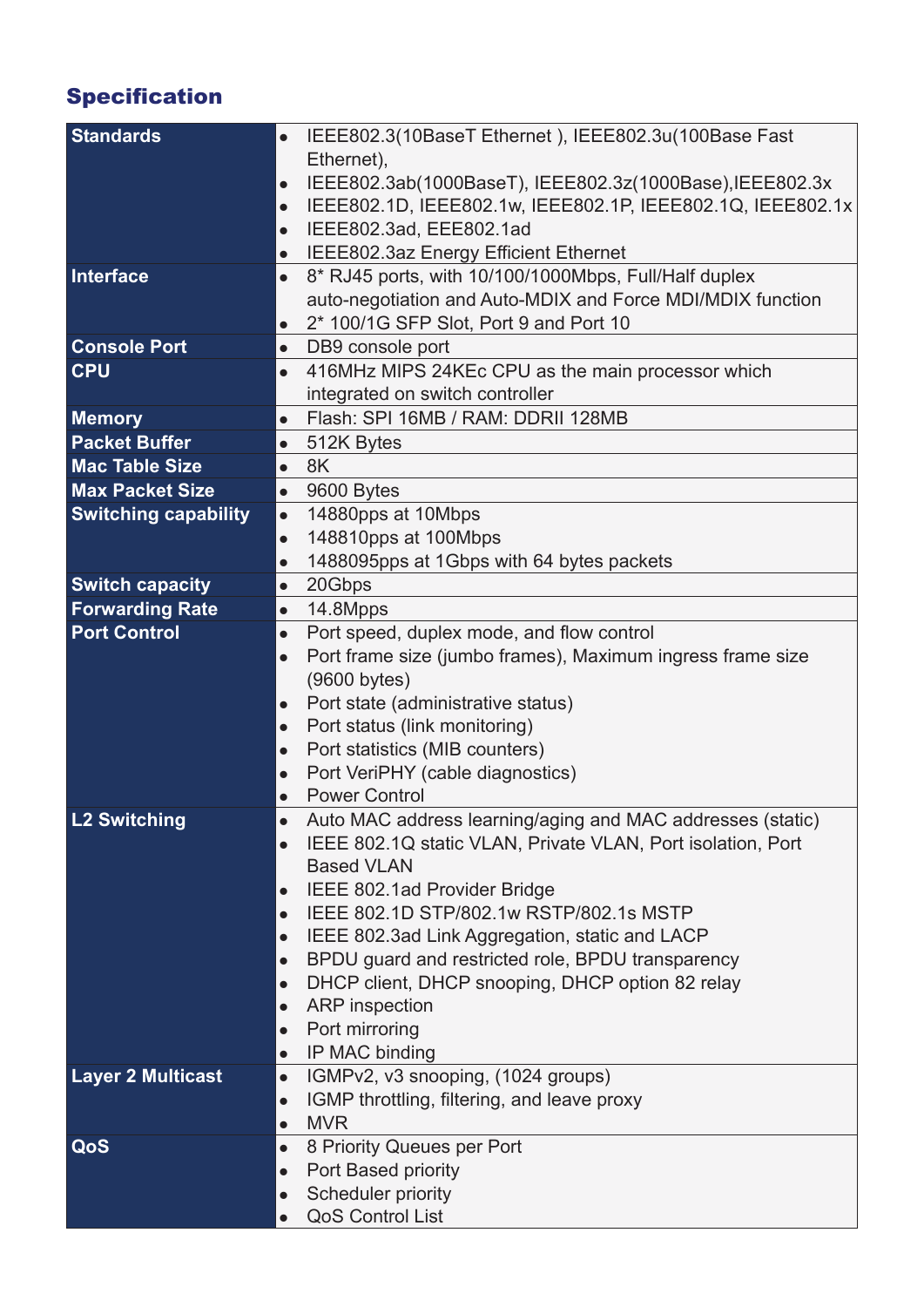|                                           | Storm control for UC, MC, and BC<br>$\bullet$                                     |
|-------------------------------------------|-----------------------------------------------------------------------------------|
|                                           | Policing and shaping per port and per queue<br>$\bullet$                          |
|                                           | Ingress Policing: (100-1000000 when the "Unit" is "kbps" or "fps"<br>$\bullet$    |
|                                           | and 1-3300 when the "Unit" is "Mbps" or "kfps")                                   |
|                                           | Egress Shaping: (100-1000000 when the "Unit" is "kbps", and<br>$\bullet$          |
|                                           | 1-3300 when the "Unit" is "Mbps".)                                                |
|                                           | DiffServ (RF 2474) remarking<br>$\bullet$                                         |
|                                           | Tag remarking<br>$\bullet$                                                        |
| <b>Security</b>                           | Port-based 802.1X, Single 802.1X, Multiple 802.1X<br>$\bullet$                    |
|                                           | MAC-based authentication, VLAN assignment, QoS assignment<br>$\bullet$            |
|                                           | <b>Guest VLAN</b><br>$\bullet$                                                    |
|                                           | <b>RADIUS</b> accounting<br>$\bullet$                                             |
|                                           | <b>MAC</b> address limit<br>$\bullet$                                             |
|                                           | TACACS+<br>$\bullet$                                                              |
|                                           | Web and CLI authentication and authorization<br>$\bullet$                         |
|                                           | Authorization (15 levels)<br>$\bullet$                                            |
|                                           | ACLs for filtering(256 entries), policing, and port copy<br>$\bullet$             |
|                                           | IP source guard<br>$\bullet$                                                      |
| <b>Synchronization</b>                    | NTPv4 Client<br>$\bullet$                                                         |
| <b>Power Saving</b>                       | $\bullet$<br>ActiPHY, PerfectReach                                                |
|                                           | Ethernet Energy Efficient power management (EEE)<br>$\bullet$                     |
| <b>SFP DDMI</b>                           | Yes (Phase 2)<br>$\bullet$                                                        |
|                                           |                                                                                   |
|                                           | <b>HTTP</b> server<br>$\bullet$                                                   |
| <b>Management</b>                         | CLI console port<br>$\bullet$                                                     |
|                                           | <b>Telnet</b><br>$\bullet$                                                        |
|                                           | $\bullet$                                                                         |
|                                           | Management access filtering<br>SSHv2 and HTTPS<br>$\bullet$                       |
|                                           | $\bullet$                                                                         |
|                                           | <b>IPv6 Management</b><br>$\bullet$                                               |
|                                           | <b>System Syslog</b>                                                              |
|                                           | Software download through Web<br>$\bullet$                                        |
|                                           | SNMPv1/v2c/v3 Agent<br>$\bullet$                                                  |
|                                           | RMON Group 1, 2, 3, and 9<br>$\bullet$                                            |
|                                           | IEEE 802.1AB-2005 Link Layer Discovery, LLDP<br>$\bullet$                         |
|                                           | Text Configuration download or upload<br>sFlow<br>$\bullet$                       |
| <b>LED Indicators</b>                     | $\bullet$                                                                         |
|                                           | Power (Green)<br>$\bullet$                                                        |
|                                           | System(Green)<br>$\bullet$                                                        |
|                                           | Link / Act: 1000Mbps (Green); 10/100Mbps (Amber)<br>8.5 Watt Max.<br>$\bullet$    |
| <b>Power Consumption</b>                  | $\bullet$                                                                         |
| <b>Power Supply</b><br><b>Environment</b> | Internal Power supply 100~240VAC, 50/60 Hz<br>$\bullet$                           |
|                                           | Operating temperature : $0^{\circ}$ C to $50^{\circ}$ C<br>$\bullet$              |
| <b>Dimension</b>                          | Operating Humidity: 10% to 90% (Non-Condensing)<br>250 * 117 * 37 mm<br>$\bullet$ |